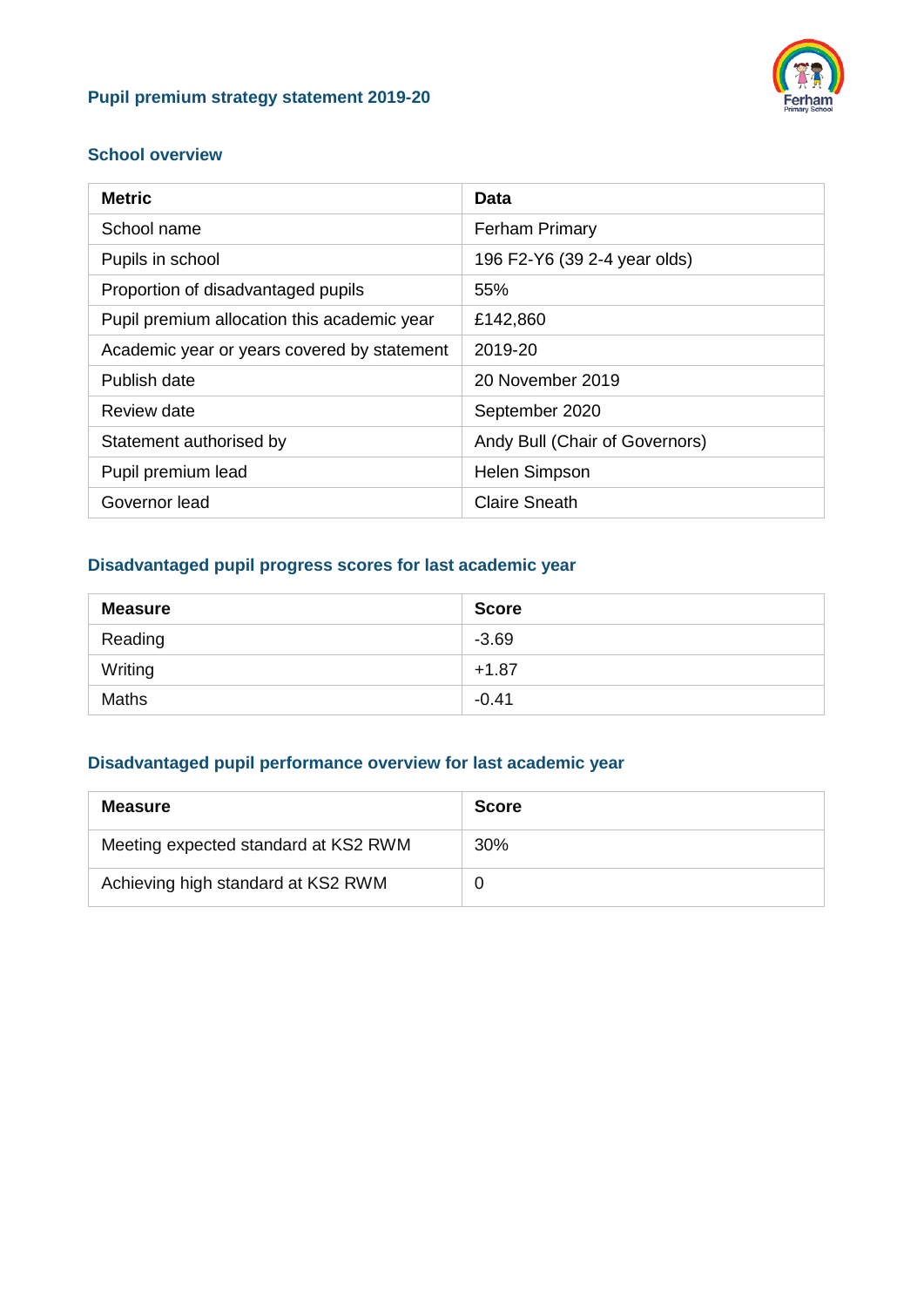## **Strategy aims for disadvantaged pupils**

| <b>Measure</b>                                                                                                                                                                      | <b>Activity</b>                                                                                                                                                                                                                                                                                                                                                                                                                                                                                                                   |
|-------------------------------------------------------------------------------------------------------------------------------------------------------------------------------------|-----------------------------------------------------------------------------------------------------------------------------------------------------------------------------------------------------------------------------------------------------------------------------------------------------------------------------------------------------------------------------------------------------------------------------------------------------------------------------------------------------------------------------------|
| Priority 1: Improve language,<br>vocabulary and comprehension<br>skills in reading for EAL pupils<br>and those eligible for PP                                                      | Continue to implement Bedrock Vocabulary pro-<br>$\bullet$<br>gramme in Y4-6<br>Provide whole school and bespoke CPD to embed the<br>$\bullet$<br>use of whole class guided reading with teaching assis-<br>tants supporting the delivery of the Wave 1 quality first<br>teaching and the precise differentiation.<br>Ensure quality texts are accessible for all pupils to read<br>$\bullet$<br>that age and stage appropriate.<br>Focus on vocabulary and language development in all<br>$\bullet$<br>aspects of the curriculum |
| Priority 2: Higher rates of<br>progress across all year groups<br>and increase in percentage of<br>PP pupils attaining age related<br>expectations in reading, writing<br>and maths | Teaching assistant in each class to support the deliv-<br>$\bullet$<br>ery of Wave 1 quality first teaching and precise differ-<br>entiation within the classroom for all pupils.                                                                                                                                                                                                                                                                                                                                                 |
| Barriers to learning these<br>priorities address                                                                                                                                    | Language development of pupils, vocabulary and<br>comprehension skills in reading especially EAL pupils<br>and those at the early stages of English acquisition and<br>those eligible for PP<br>Progress for PP pupils throughout KS2, especially those<br>with periods of absence from education                                                                                                                                                                                                                                 |
| Projected spending                                                                                                                                                                  | £46,500                                                                                                                                                                                                                                                                                                                                                                                                                                                                                                                           |

## **Teaching priorities for current academic year**

| Aim                     | <b>Target</b>                                                                 | <b>Target date</b> |
|-------------------------|-------------------------------------------------------------------------------|--------------------|
| Progress in Reading     | Achieve national average progress scores<br>in KS2 reading (0)                | July 21            |
| Progress in Writing     | Achieve national average progress scores<br>in KS2 writing (0)                | July 20            |
| Progress in Mathematics | Achieve national average progress scores<br>in KS2 maths (0)                  | July 20            |
| Phonics                 | Increase number of pupils achieving<br>expected standard in PSC               | July 20            |
| Other                   | Improve attendance of disadvantaged<br>pupils to achieve school target of 95% | July 20            |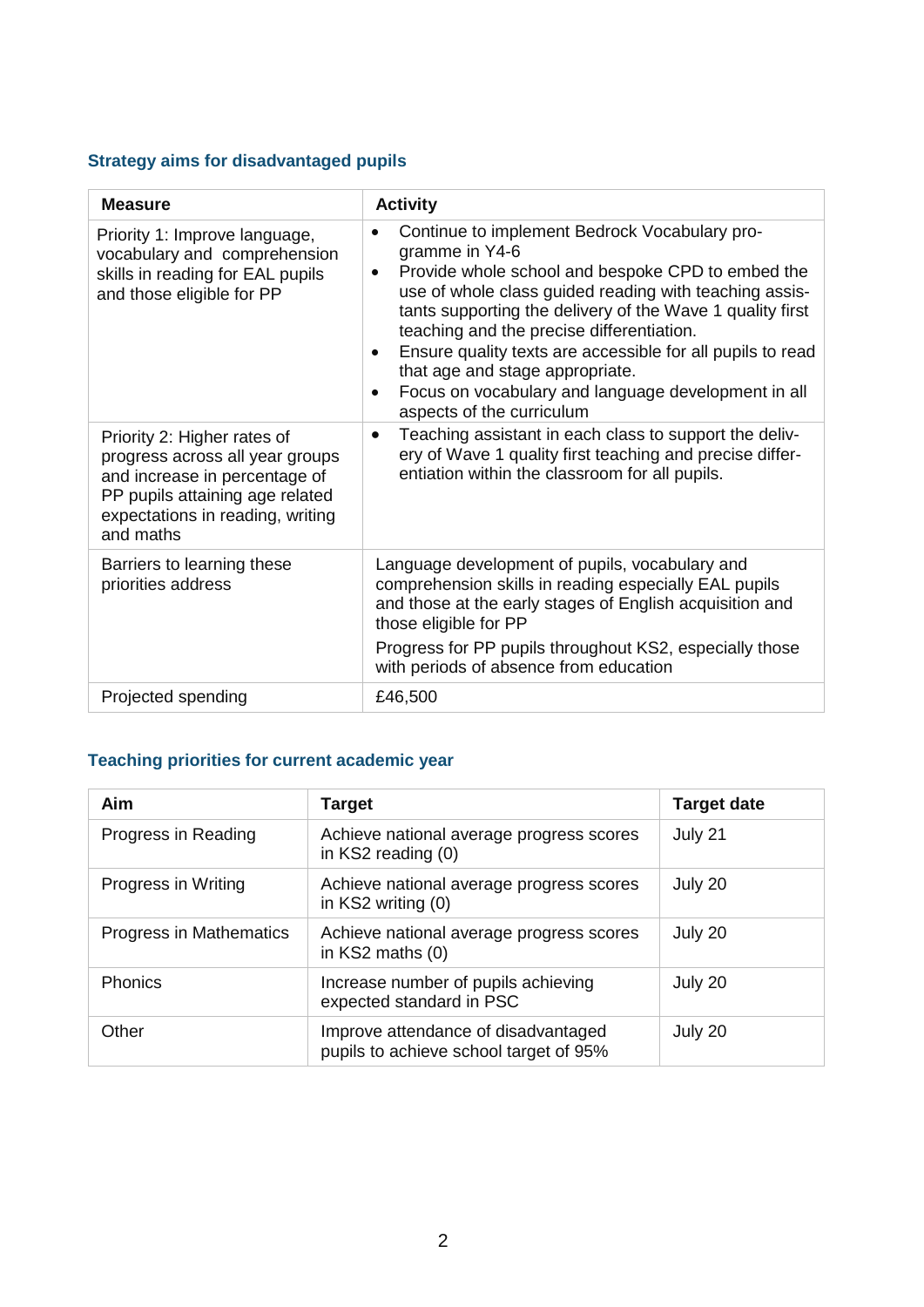## **Targeted academic support for current academic year**

| <b>Measure</b>                                                                                                                                                                      | <b>Activity</b>                                                                                                                                                                                                                                                                                                                                    |  |
|-------------------------------------------------------------------------------------------------------------------------------------------------------------------------------------|----------------------------------------------------------------------------------------------------------------------------------------------------------------------------------------------------------------------------------------------------------------------------------------------------------------------------------------------------|--|
| Priority 1: Improve language,<br>vocabulary and comprehension<br>skills in reading for EAL pupils<br>and those eligible for PP                                                      | Teaching assistants support the pupils to apply the<br>$\bullet$<br>learning from the wave 2 and wave 3 reading focused<br>interventions as part of the classroom strategies.<br>As a result of the pupil progress meetings and SEN re-                                                                                                            |  |
| Priority 2: Higher rates of<br>progress across all year groups<br>and increase in percentage of<br>PP pupils attaining age related<br>expectations in reading, writing<br>and maths | views, the teaching assistants deliver reading focused<br>interventions for targeted children as identified on the<br>SEN and Pupil premium provision mapping.<br>As a result of SEN reviews and the identification of<br>$\bullet$<br>specific SEMH targets, learning mentor to deliver tar-<br>geted programmes of support to identified pupils. |  |
| Barriers to learning these<br>priorities address                                                                                                                                    | Language development of pupils, vocabulary and<br>comprehension skills in reading especially EAL pupils<br>and those at the early stages of English acquisition and<br>those eligible for PP<br>Progress for PP pupils throughout KS2, especially those<br>with periods of absence from education                                                  |  |
| Projected spending                                                                                                                                                                  | £76,000                                                                                                                                                                                                                                                                                                                                            |  |

# **Wider strategies for current academic year**

| <b>Measure</b>                                                                                                                                                                      | <b>Activity</b>                                                                                                                                                                                                                                                                                                                                                                                                                                                                                                  |
|-------------------------------------------------------------------------------------------------------------------------------------------------------------------------------------|------------------------------------------------------------------------------------------------------------------------------------------------------------------------------------------------------------------------------------------------------------------------------------------------------------------------------------------------------------------------------------------------------------------------------------------------------------------------------------------------------------------|
| Priority 1: Increased attendance<br>rates for pupils eligible for PP                                                                                                                | The Attendance and Family Engagement Officer has<br>responsibility for the rigorous tracking of pupil<br>attendance. As a result of this daily and rigorous<br>monitoring, the Attendance and Family Engagement<br>Officer and the learning mentors will work with Early Help<br>to support children and families to increase attendance,<br>making referrals for fixed penalty notices, reporting<br>children as missing from education and developing<br>personalised incentives to encourage good attendance. |
| Priority 2: Higher rates of<br>progress across all year groups<br>and increase in percentage of PP<br>pupils attaining age related<br>expectations in reading, writing<br>and maths | Whole school attendance at conference 'Turning<br>Disadvantage to Advantage'                                                                                                                                                                                                                                                                                                                                                                                                                                     |
| Barriers to learning these<br>priorities address                                                                                                                                    | Attendance and stability for some PP children (extended<br>periods of term time leave or as CME pupils and<br>subsequent periods of time out of education)                                                                                                                                                                                                                                                                                                                                                       |
| Projected spending                                                                                                                                                                  | £19,500                                                                                                                                                                                                                                                                                                                                                                                                                                                                                                          |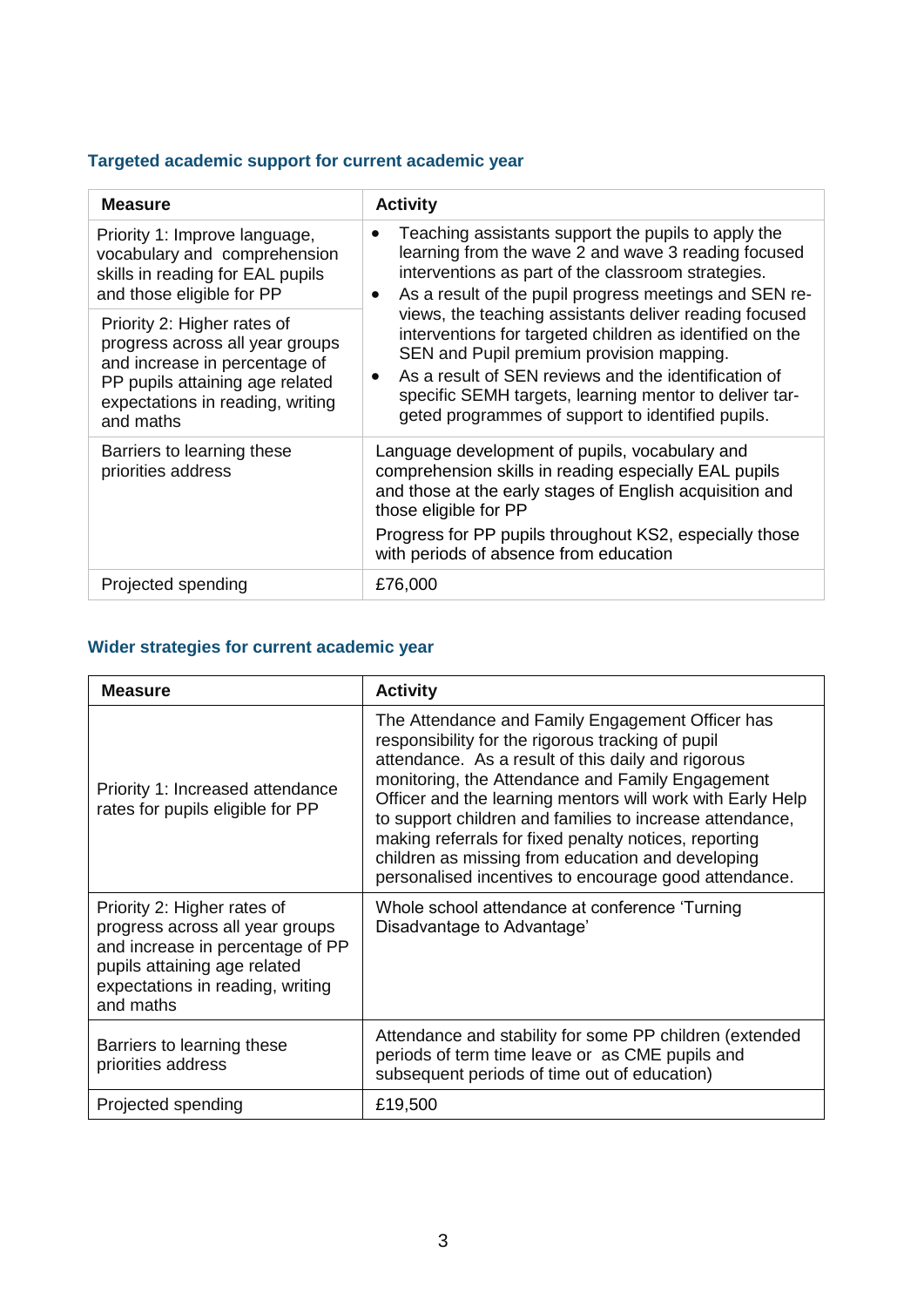## **Monitoring and Implementation**

| <b>Area</b>      | <b>Challenge</b>                                                                                            | <b>Mitigating action</b>                                                                                                                                                          |
|------------------|-------------------------------------------------------------------------------------------------------------|-----------------------------------------------------------------------------------------------------------------------------------------------------------------------------------|
| Teaching         | Ensuring enough time is given to<br>allow staff professional<br>development                                 | Use of INSET days and staff<br>meeting; peer working as part of<br>year group curriculum planning;<br>designated subject leader<br>development time to provide<br>bespoke support |
| Targeted support | Ensuring enough time for teaching<br>assistants CPD to deliver effective<br>wave 2 and wave 3 interventions | Time given with LSS teacher and<br>SENDCO to plan IEP interventions;<br>bespoke peer working to share<br>good practice                                                            |
| Wider strategies | Engaging the families facing the<br>most challenges and addressing<br>attendance issues                     | Working closely with the staff in<br>school (attendance officer and<br>learning mentor) and Early Help<br>link worker                                                             |

## **Review: last year's aims and outcomes**

| Aim                                                                                                                                                                              | <b>Outcome</b>                                                                                                                                                                                                                                                                                                                                                                                                                                                                                                                                                                                                                                                                                                                                                                                                                                                                                              |
|----------------------------------------------------------------------------------------------------------------------------------------------------------------------------------|-------------------------------------------------------------------------------------------------------------------------------------------------------------------------------------------------------------------------------------------------------------------------------------------------------------------------------------------------------------------------------------------------------------------------------------------------------------------------------------------------------------------------------------------------------------------------------------------------------------------------------------------------------------------------------------------------------------------------------------------------------------------------------------------------------------------------------------------------------------------------------------------------------------|
| Improve language,<br>vocabulary and<br>comprehension skills<br>in reading for EAL<br>pupils and those<br>eligible for PP                                                         | As a result of embedding whole school initiatives and CPD over time,<br>(including the daily write, focus on talk for writing, developing further<br>the reading into writing process, feedback and marking develop-<br>ments in use of writing targets) the progress in writing for the PP pu-<br>pils was +1.87 in 2019. Throughout school, in school moderation of<br>writing recognised improvements in the effective use of vocabulary in<br>the children's writing. As a result of the increased exploration of vo-<br>cabulary within the KS2 reading sessions, teacher assessments<br>through KS2 highlight an increase in pupils' understanding of specific<br>vocabulary and the context of the sentence or text. Monitoring<br>shows children are increasingly able to apply their knowledge of root<br>words, prefixes and suffixes to support their understanding of vocab-<br>ulary in texts. |
| Higher rates of<br>progress across all<br>year groups and<br>increase in<br>percentage of PP<br>pupils attaining age<br>related expectations<br>in reading, writing and<br>maths | There is a wide spread of abilities within the pupil population in each<br>class and differentiation is a significant challenge to ensure that the<br>needs of all pupils are being met. As a result of the effective and tar-<br>geted deployment of additional adults to support the delivery of wave<br>1 quality first teaching and the application of skills from wave 2 and<br>wave 3 interventions, monitoring shows that pupils are more readily<br>transferring their skills and applying them within the classroom. This<br>is evident in their work samples. The disadvantaged pupils made<br>better progress through KS2 in 2019 compared to the rest of the co-<br>hort.                                                                                                                                                                                                                       |
| Increased attendance<br>rates for pupils<br>eligible for PP                                                                                                                      | Daily attendance tracking is essential considering the mobility of our<br>school community. As a result of the rigorous monitoring and the<br>implementation of the school absence procedures, children are<br>quickly identified as CME and referrals for fixed penalty notices are<br>issued. This in-depth and rigorous monitoring and processes need<br>to continue with the follow up and action plans to support individual                                                                                                                                                                                                                                                                                                                                                                                                                                                                           |